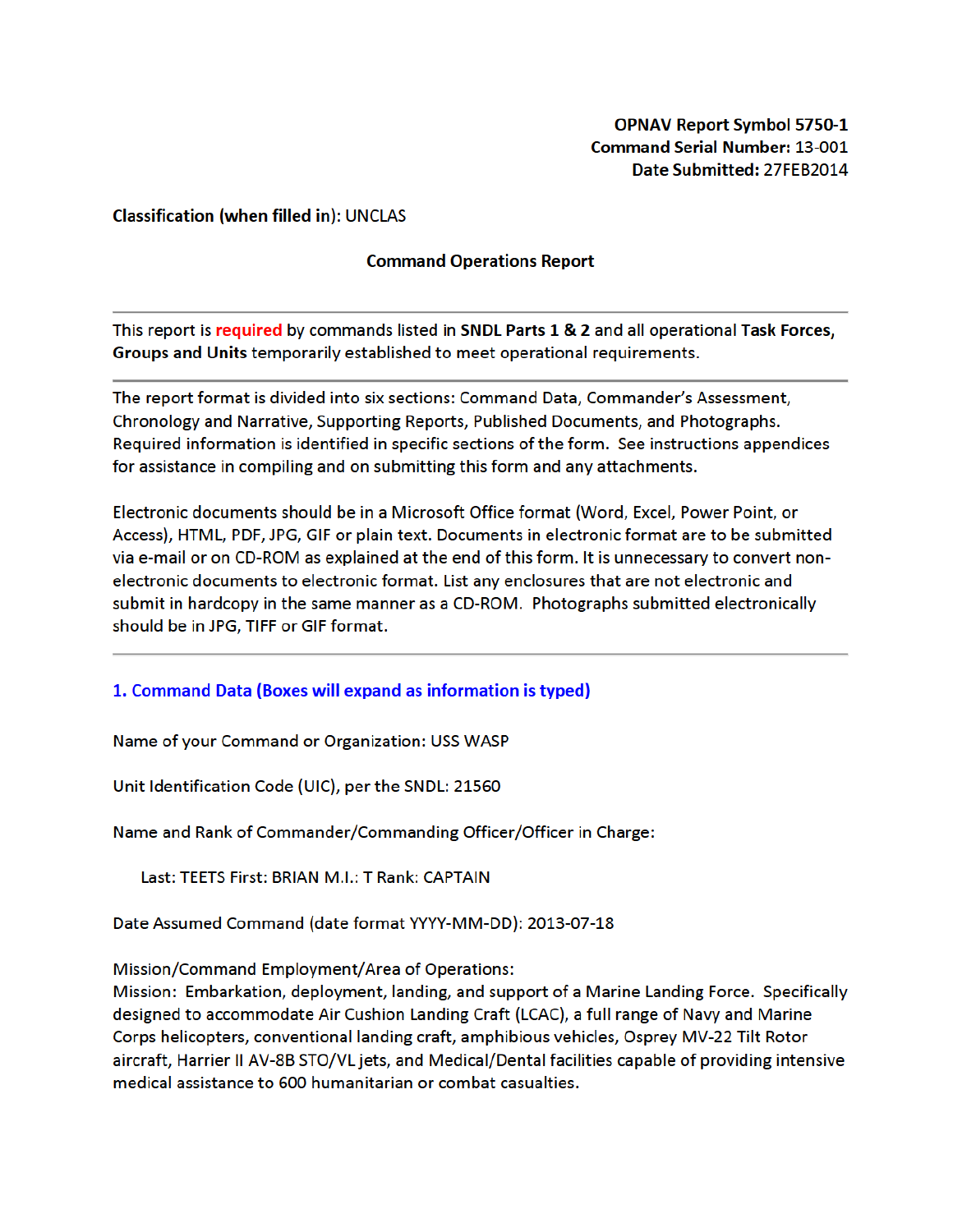Command Employment: Joint Strike Fighter (JSF) ship alterations, USMC training availability with 2<sup>nd</sup> MEB, JSF Developmental Testing, CNO Availability.

Area of Operations: Western Atlantic / CONUS

Permanent Location (Home Port for deployable units): NORFOLK NAVAL STATION

Immediate Superior In Command:

Operational: COMPHIBRON 6

Administrative: COMNAVSURFLANT

Identify your assigned Task Force/Group/Unit name(s) and mission(s). Include OPLAN(s) and or named operations you participated in during Task Force assignment (if applicable): N/A

Name(s) of Forces, Commands, Ships, Squadrons or Units assigned or under your operational control (if applicable): N/A

Type and number of Aircraft Assigned and Tail Codes, if applicable: See Attached Files

Commands, Detachments or Units deployed on board or stationed aboard as tenant activities (as applicable): ESG-2, ACU-4, HSC-28, HSC-26, VX-23

Number of Personnel Assigned:

Officers: 78 Enlisted: 911 Civilian: 0

Command Point of Contact (required entry, complete in full):

Name (Rank, First Name, Middle Initial, Last Name): LCDR Job Title/Office Code: METOC E-mail (both classified and unclassified, if available): Phone number(s): 757-443-7520 Command Mailing Address: USS WASP FPO AE 09556-1660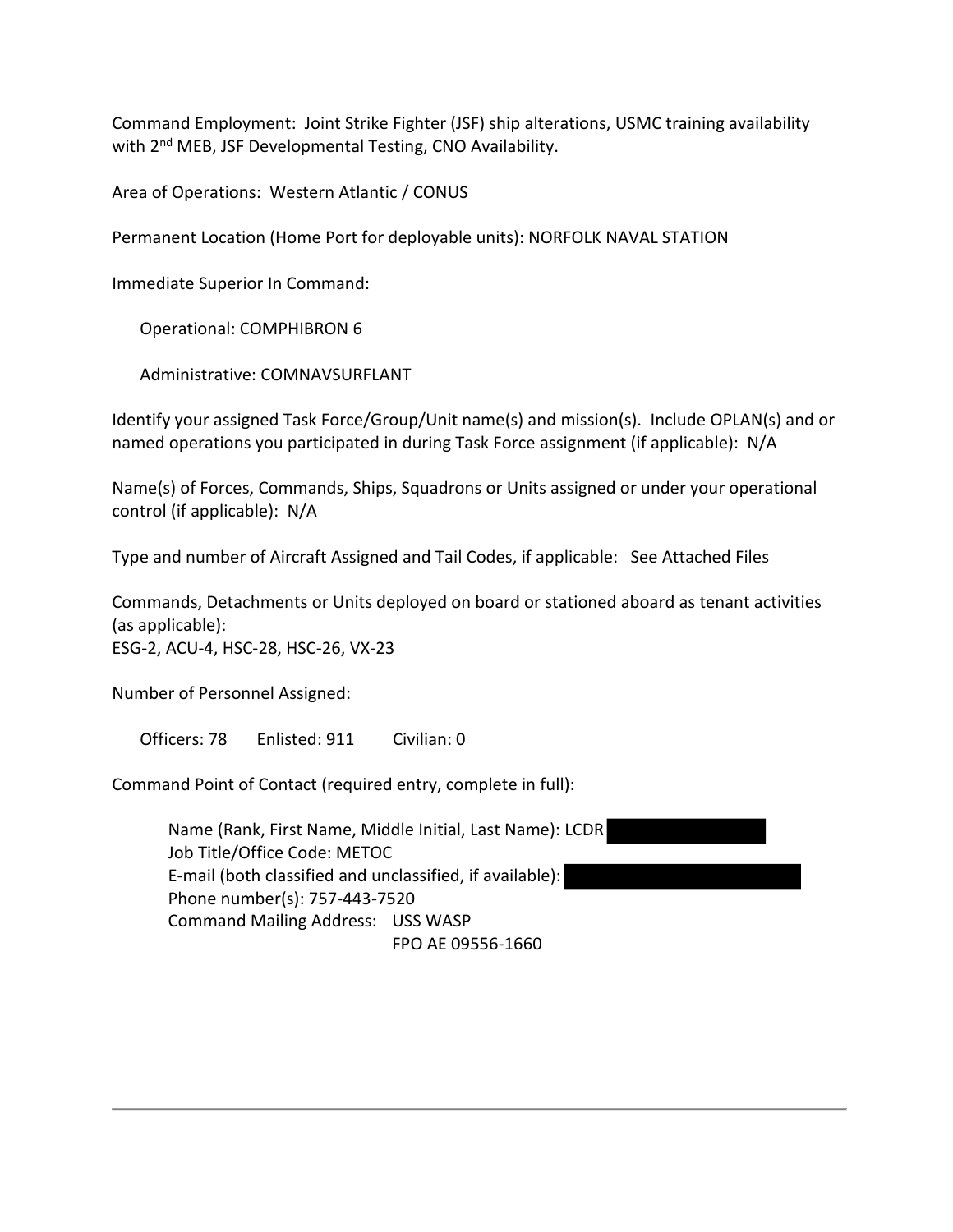### **2. Commander's Assessment**

2013 can be summarized by a flurry of mid-year operational activity sandwiched by significant maintenance periods. By any account, the highlight of the year for WASP was a three week underway period in August during which we embarked two F-35B Lightning II, Joint Strike Fighters (JSF), a large contingent of military and civilian personnel and conducted nearly 100 landings and takeoffs as part of a complex Developmental Test agenda. Every action of the year leading up to this Developmental Test was in preparation for its successful execution.

From January to May, we found ourselves pierside Norfolk conducting what we termed "Super CMAV". This six month maintenance period started in November 2012 and did not officially end until Sea Trials in early June. June and July were spent re-certifying and training in preparation for what was to become a highly successful Joint Strike Fighter test event.

Immediately upon returning to port in the closing days of August, the crew shifted gears as WASP entered a 12 month CNO Availability in early September. Entering drydock Titan at BAE Systems Norfolk in mid-September, WASP remained in dock at years end. This particular availability period is perhaps the most complex and most important that any LHD or LHA has ever conducted. By replacing an outdated and decertified combat system, this availability will return WASP to the operational deployment cycle. In addition to this important combat systems upgrade, significant ship modifications to support JSF embarkation are being made and an outdated ship's computer network is being replaced by CANES, the Navy's next generation tactical afloat network.

When I reflect about 2013 and WASP, the strongest theme that comes to mind is preparation. The crew worked hard this year to prepare the ship for Joint Strike Fighter testing. JSF testing was itself a preparation for the future operational capability of the F-35B. And finally, the drydock availability that closed out the year is preparing WASP to return to operational primacy. In the decades of operational service that LHD-1 has remaining, it will be the work of 2013 WASP Sailors that laid the foundation for her future achievements. Many years from now, when I read of WASP and her operational exploits, I will be grateful that good fortune and providence enabled me to Command such a crew at such a critical time in WASP's life.

# **3. Chronology**

- 31 Jan Fast Cruise
- 03 Feb Radiography testing conducted in FWD MMR
- 11 Feb Ammo Onload
- 20 Feb Flooding in compartment 02-81-5-L (ruptured pipe)
- 27 Feb HVU C set due to Exercise Citadel Shield. Visit by MARFORCOM.
- 28 Feb Fast Cruise
- 05 Mar Steam leak in Crew Galley
- 24 Mar Flooding in Compartment 2-47-2-L
- 02 April Launched and recovered RHIB
- 11 April Raised then lowered STBD Anchor / Fast Cruise
- 19 April SURFLANT onboard for visit/tour / Toxic gas leak (Freon) from sight glass receiver in AMR / ESG 2 onboard for visit
- 01 May Flooding (6 in of water on deck) in 02-51-3 due to ruptured pipe.
- 13 May Fires lit #2 Boiler.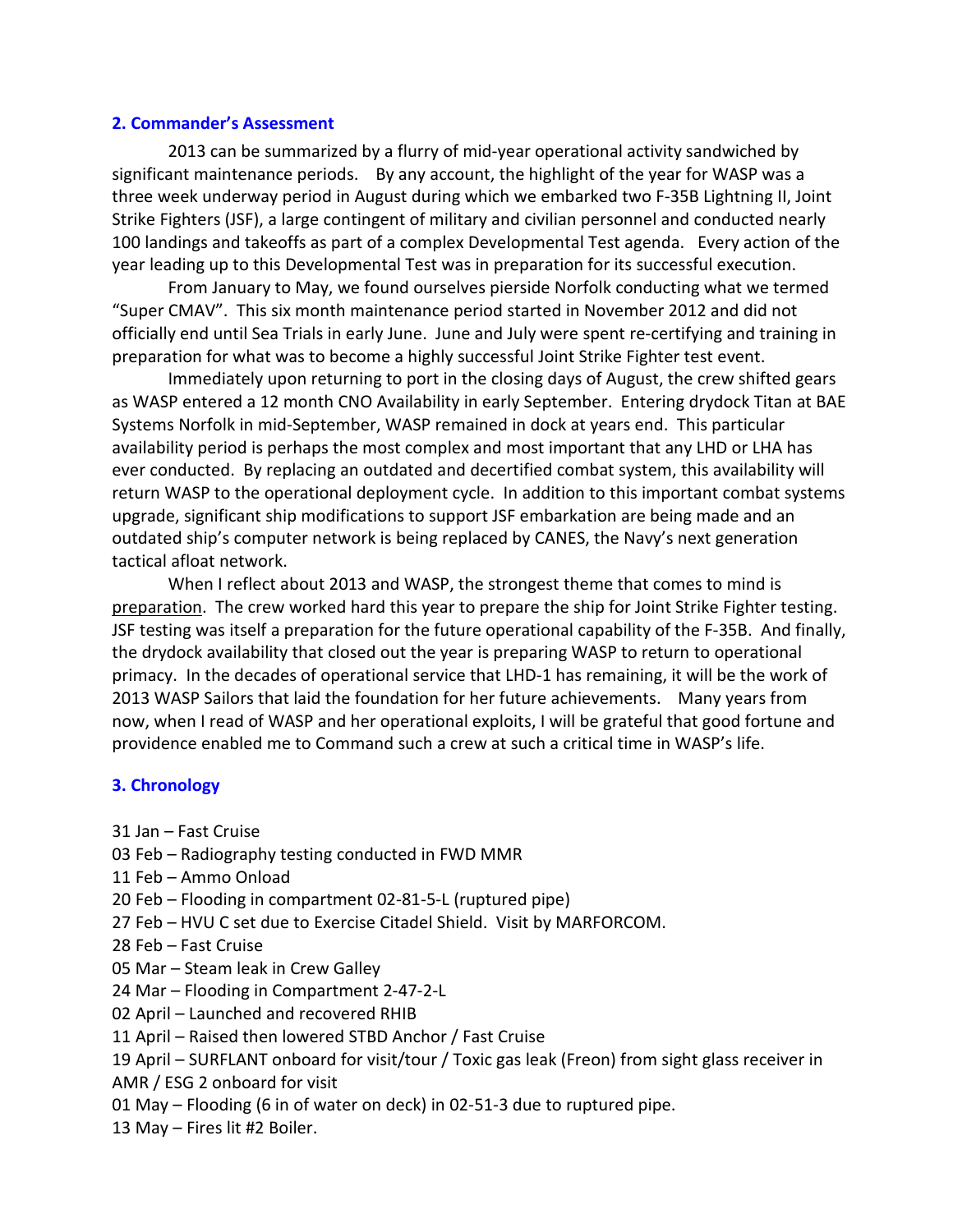15 May – Fires lit #1 Boiler

16 May – Pulled fires from #1 and 2 Boilers.

17 May – Visit by Philippine Ambassador.

23 May – Fast Cruise.

30 May – Commenced Underway Checkoff List.

31 May – Fires lit #1 and #2 Boilers.

02 Jun – Steering checks completed.

03 Jun – Underway from Pier 10 – conducted Nav Checkride. Lost fires NR 2 Boiler. LCAC ops with Hopper 83.

04 Jun - Fires lit NR 2 Boiler. MOB drill. Conducted CIWS/25MM/40MM shoot. Soot Blow on NR 1 and NR 2 Boiler. Conducted Boiler Flex.

05 Jun – RAS with USNS BIG HORN. Streamed Nixie. Conducted Ballasting.

06 Jun – Conducted Anchor Drop Test. Conducted DTE. ULM-4 Range. Soot Blow NR 1 and NR 2 Boiler.

- 07 Jun Entered port NAVSTA Norfolk Pier 7 Berth 1.
- 19 Jun Class C fire in Load Center 37.
- 21 Jun Fires lit NR 1 and NR 2 Boiler. Major Lube Oil Leak NR 2 Boiler.
- 24 Jun Underway from NAVSTA Norfolk. Flight Ops with

Charger 35/Bay Raider 47. AV-8 Flight Ops (Stone 7/8/9)

- 25 Jun Flight Ops Bayraider 53, Thunder 12/16, NVD ops with Oasis 05/13.
- 26 Jun CIWS Pacfire. Admin GQ. Flight Ops.
- 27 Jun Small Arms GUNEX. Flight Ops with Dragon 40. SAR Det Flyoff.
- 28 Jun Soot Blow NR 1 and NR 2 Boiler. Entered port NAVSTA Norfolk, Pier 12, Berth 1.
- 18 Jul Change of Command
- 19 Jul Lit off NR 2 Boiler
- 22 Jul Underway from NAVSTA Norfolk. LCAC Ops to receive Hopper 85 and 78. Flight Ops to
- receive Bay Raider 41 and 46, and AV-8s.
- 23 Jul Soot Blow NR1/2 Boiler, LCAC Ops/Flight Ops
- 24 Jul LCAC Ops/Flight Ops, visit by MAG 14 CO
- 25 Jul LCAC Ops/Flight Ops
- 26 Jul Anchored in Onslow Bay, LCAC Ops/Flight Ops
- 27 Jul Anchored in Onslow Bay, RHIB Ops, Flight Ops
- 28 Jul Nixie Stream

29 Jul – RHIB Ops, LCAC Ops with simulated emergency LCAC recovery,Flight Ops

30 Jul – CIWS PACFIRE/TDU Shoot, Conducted Boiler Flex NR1 Boiler, Flight Ops for AV-8s and MV-22s

31 Jul – Soot Blow MR1/2 Boiler, UNREP with USNS BIG HORN, Flight Ops, Boiler Flex NR 2 Boiler, Full Power Run, conducted steering checks

- 01 Aug LCAC Ops to send Hopper 85 and 78 ashore. Enter port NAVSTA Norfolk.
- 05 Aug Ammo onload.
- 08 Aug Burial at Sea remains received onboard.
- 09 Aug Lit off NR1/NR2 Boilers.
- 12 Aug Underway from NAVSTA Norfolk. Flight Ops to receive Bay Raider 41/53 and F-35B Lighting 61/65. CQs for Lighting 61/65.
- 13 Aug GUNEX M240, MOB for mustering, Flight Ops for JSF.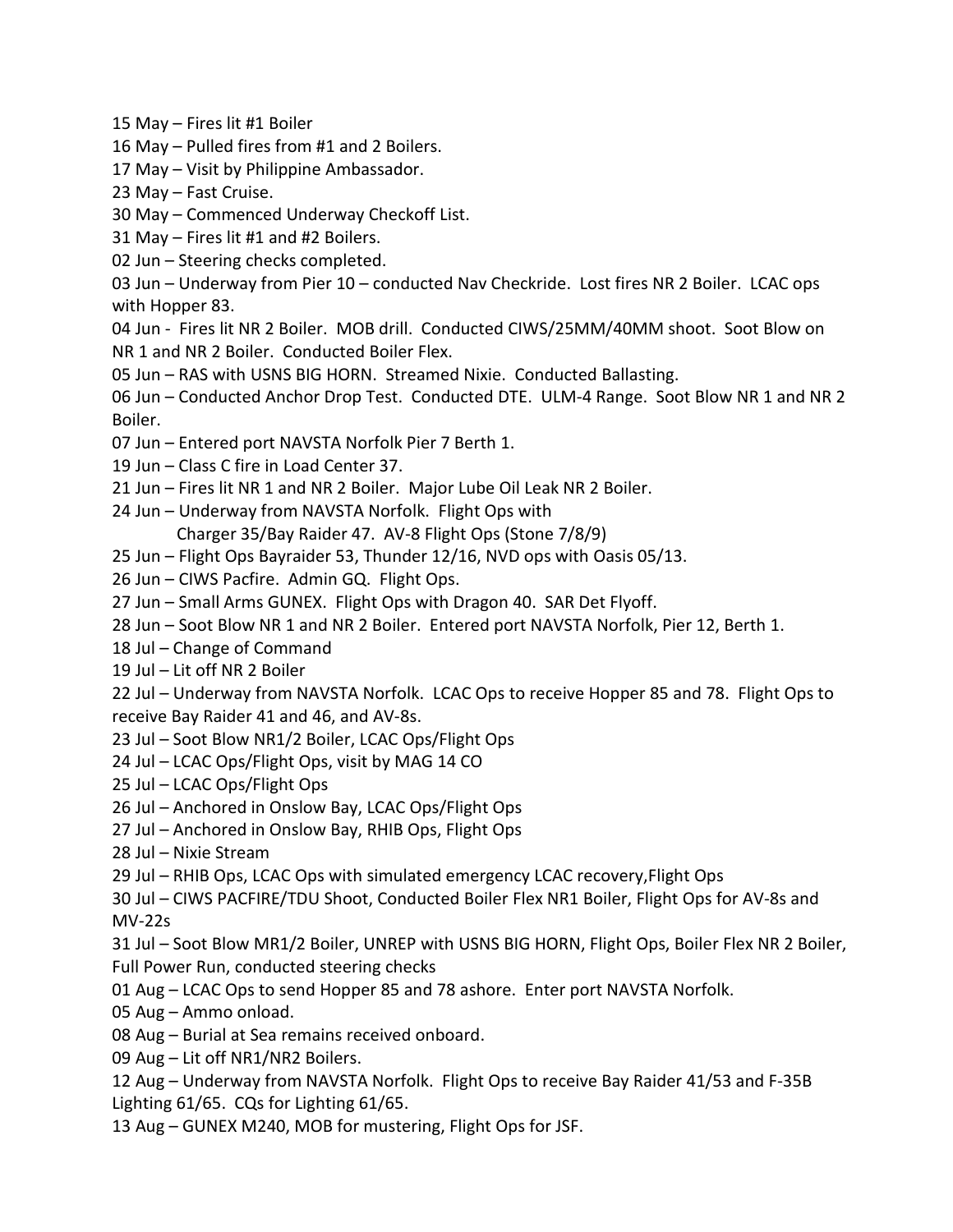- 14 Aug ESG 2 arrives onboard. Flight Ops for JSF First F-35B night landing on ship.
- 15 Aug Burial at Sea. Flight Ops for JSF.
- 16 Aug Flight Ops for JSF, RHIB ops to receive MEDEVAC patient from USNS GRASP.
- 17 Aug GQ for Zebra checks, Flight Ops for JSF.
- 18 Aug Flight Ops for JSF, NIXIE stream.
- 19 Aug NIXIE stream continued, Flight Ops for JSF, M16 gunshoot.
- 20 Aug Flight Ops for JSF.
- 21 Aug Flight Ops for JSF, Swim Call.
- 22 Aug VERTREP with USNS W. McLean, Flight Ops for JSF, MV-22 ops for VIPs.
- 23 Aug Flight Ops JSF and VIPs.
- 24 Aug Flight Ops for JSF, CANX CIWS shoot for power failure.
- 25 Aug Flight Ops for JSF.
- 26 Aug General Quarters TSSE, Flight Ops for JSF.
- 27 Aug CIWS/25 MM shoot, VIP visit (Commandant of Marine Corps), Flight Ops for JSF.
- 28 Aug Flight ops Media visit.
- 29 Aug Flight Ops aircraft fly-off.
- 30 Aug Return to NAVSTA Norfolk, pier 10.
- 04 Sep YD Crane alongside, JSF (Lightning 65) loaded onto barge from ship.
- 10 Sep ESG-2 Change of Command held onboard.
- 15 Sep STBD Anchor housed.
- 17 Sep Conducted Nav Brief for dead stick move. Heads and Potable Water secured.
- 18 Sep Dead stick move from NAVSTA to BAE. Ship docked in Titan Dry Dock.
- 23 Dec Toxic gas reported in 1-67-1-C due to Freon leak.

#### **4. Narrative**

The beginning of January 2013 found USS WASP in the middle of a five month Continuous Maintenance Availability (CMAV). Regularly scheduled maintenance was a focus of this CMAV, including a 5 year inspection on the aft boiler and an 18-month inspection on the forward boiler. However, for all the work being done, the crew was already looking forward to Summer operations with the F-35B Lightning II, Joint Strike Fighter (JSF). The initial preparedness included a contracted work with BAE Systems to upgrade the ship's flight deck in support of the F-35B. Even though the operations with the F-35B were not to occur until July, the crew knew it was coming and started to prepare for at sea operations with the first of many Fast Cruises conducted on January 31. Crew members spent many of their off duty hours participating in the Volunteer Service Program (VSP) led by the Chaplain Department. During January and February, USS WASP VSP team took 42 sailors to participate in the Extreme Makeover Home Hampton Roads Edition.

The month of February brought a few minor highlights. Duty section training was put to the test for Exercise Citadel Shield conducted from 25FEB-01MAR. Rear Admiral Thomas, Commander, Surface Forces Atlantic (SURFLANT) paid a visit to the Food Service Division on February 25 to present the 2013 Edward F. Ney Award for Large Afloat Category. On 27FEB, Commander, U.S. Marine Corps Forces Command (COMMARFORCOM) paid a visit to USS WASP to view the progress on upgrades to the ship for the F-35B. That same day WASP set FPCON C as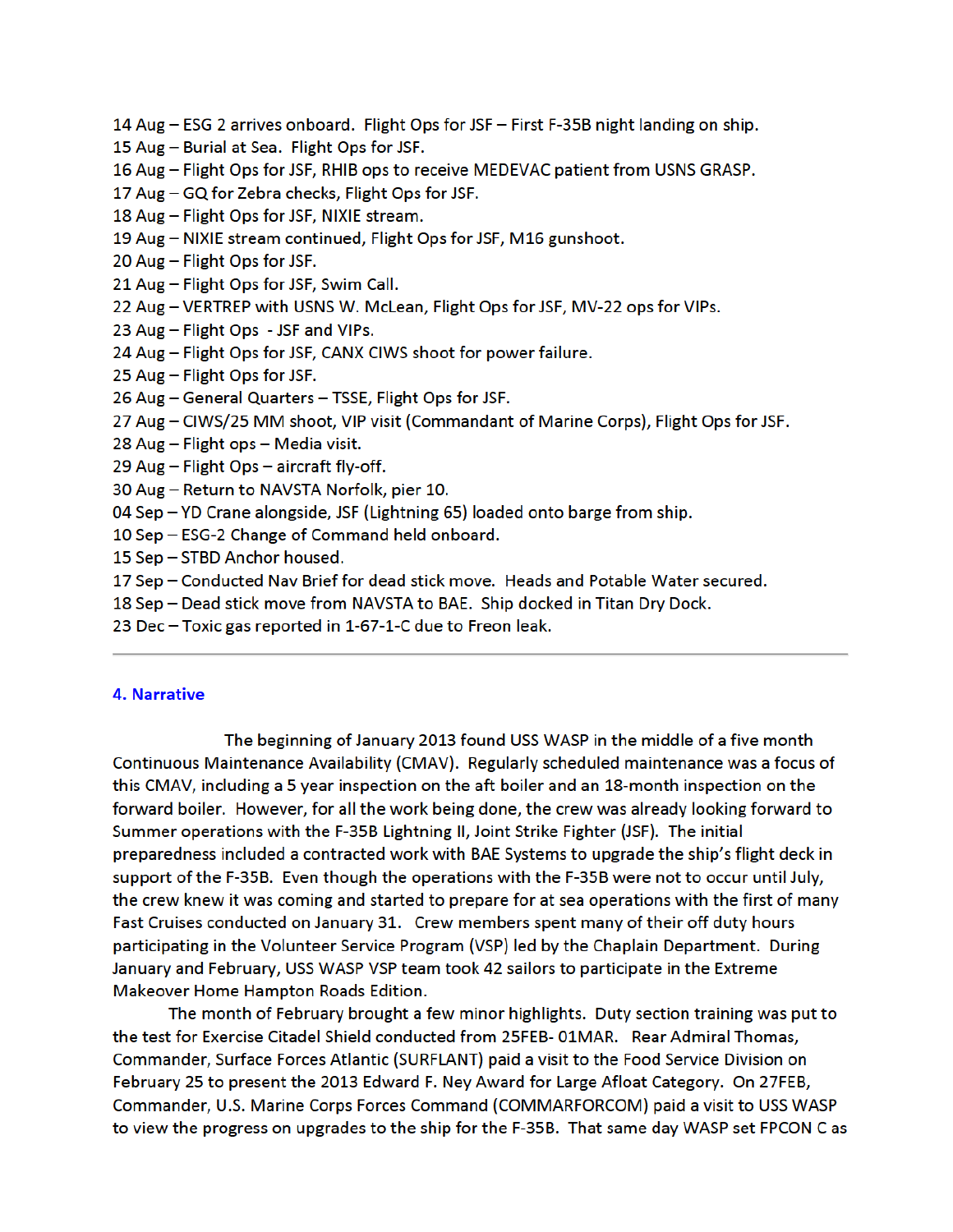she was one of the high value units for Exercise Citadel Shield. The following day, the entire crew participated in a Fast Cruise to prepare for a Summer at sea. Earlier in the week, the Inport Emergency Team tested their skills, fighting a casualty caused by a ruptured potable water pipe.

The month of March found WASP Sailors continuing to put the nose to the grindstone as tensions were building to meet deadlines of the impending June underway periods. Two minor casualties tested the resolve of the Inport Emergency Team. On 05MAR there was a steam leak in the galley, and on 24 MAR another ruptured pipe caused minor flooding.

April  $11<sup>th</sup>$  the crew held another Fast Cruise. Deck Department was all in as they raised, then lowered the starboard anchor. Air department conducted Air 1.1 on April 8 and 9. Another milestone met by Air Department in April was the completion of the Aircraft Firefighting Shipboard Team Trainer in Pensacola, FL. From April 15-19 the 26 Crash Division Sailors, led by the Division Officer and the Aviation Boatswain battled a closed book examine and live drills to score above the fleet average for aircraft carrier ships, with a 98% overall course completion score.

April also saw a visit from SURFLANT and the Commander of Expeditionary Strike Group 2 (ESG2) on April 19. The two commander's, the former having administrative control of WASP and the latter having operational control, stopped by to view completed milestones from the CMAV. The CMAV officially concluded on 30APR2013. USS WASP Sailors expended over 100,000 man hours during the \$122 million dollar CMAV.

A successful boiler light off was the focus during the month of May. The Afloat Training Group (ATG) came by May 6-10 for the Light Off Assessment (LOA). After passing the arduous LOA, it was time to light fires, boiler number 2 was first on 13MAY and then boiler number 1 on 15MAY. Both fires were then pulled on 16MAY. On 23MAY, Sailors conducted another Fast Cruise to ensure everyone knew there duties and responsibilities before the schedule underway on 03JUN.

The next step towards getting underway in August for F-35B testing was Aviation Certification (AVCERT). AVCERT was conducted from 28MAY-01JUN. The divisions of V-1, Crash and Salvage, V-3 and V-4 were all put to the test that week. Crash and Salvage alone executed 47 successful competency exercises. The combined efforts of all of these divisions led to unrestricted AVCERT and Air Readiness Qualification. USS WASP was ready to go out to sea once more after 7 months pier side. Fires were lit in both boilers on 31MAY for a 03JUN departure.

On June 2<sup>nd</sup>, steering checks were completed. Departing from Pier 10 on the morning of June 3<sup>rd</sup> the WASP was finally underway for Sea Trials in the Virginia Capes (VACAPES) Operating Area. Many evolutions were conducted during the Sea Trials week. The ship was ballasted for LCAC Operations, an anchor drop test was conducted, and a test of the CIWS, 25MM guns, and the 40MM gun saluting battery. The AN/SLQ-25 Nixie, towed ASW decoy device, was streamed that week providing the Combat Information Center (CIC) team and the bridge watch team with much needed proficiency training. All of the events culminated with a replenishment at sea conducted on 05JUN with the USNS BIG HORN. Sea Trials were a success. On 07JUN was moored at Naval Station Norfolk once again, this time at Pier 7.

During the academic Summer months WASP hosted 282 Midshipman from the Naval Academy and NROTC units. This is more than any other ship on the Norfolk water front. The first group of 48 midshipman arrived on 29MAY for 3 weeks of participation in every aspect of shipboard operations, including the Sea Trials underway.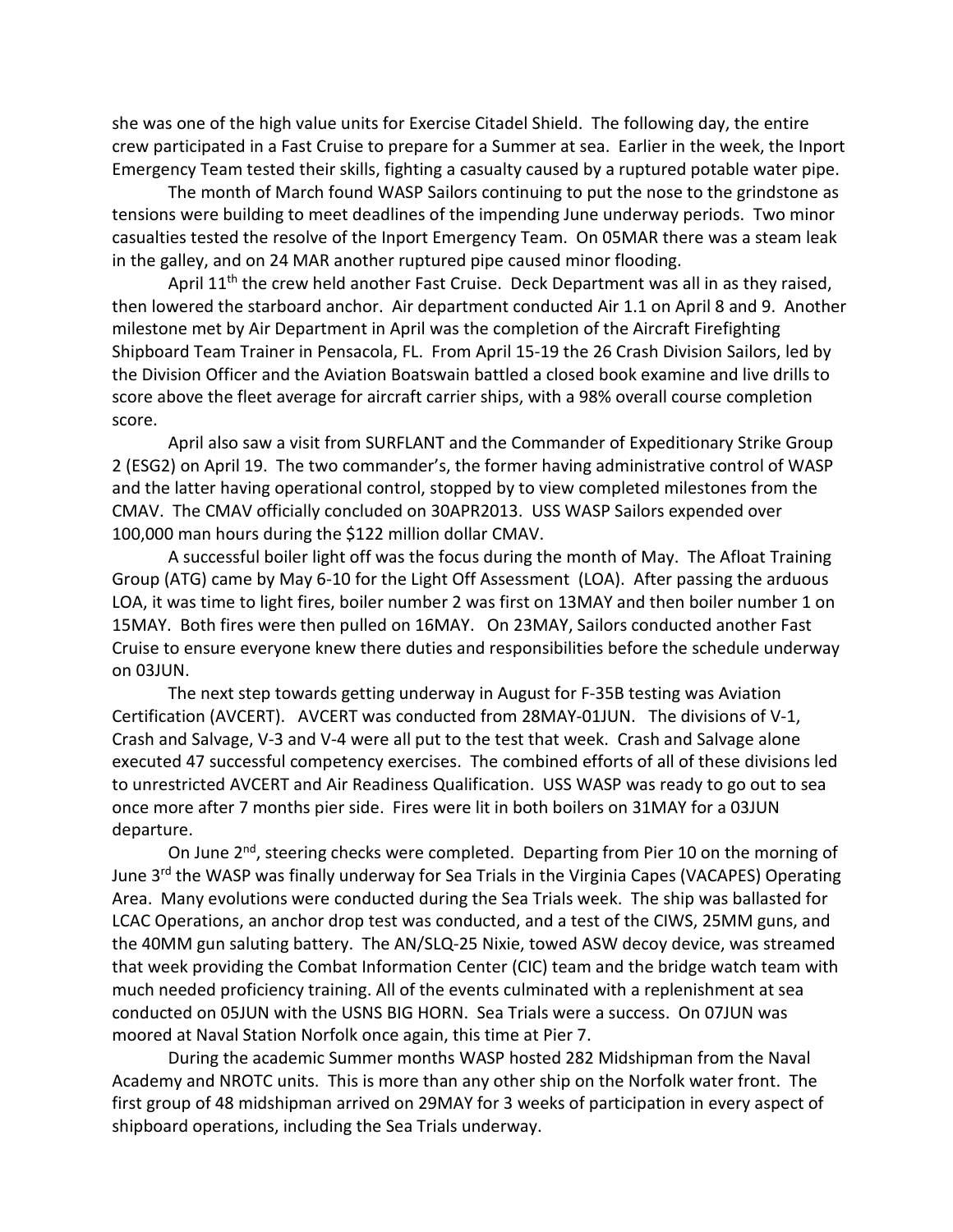In addition to their efforts that supported the ship at sea, Supply Department had also been focusing their attention for the last several months on the Navy's Supply Management Certification (SMC). The week of June 10-17 had numerous inspectors from ATG on board looking at the Supply Department's current condition, administration, accountability, and operation of its logistics support. The graded areas included general stores, aviation stores, food service, retail operations and postal operations. The department had an overwhelming success, passing the SMC.

With the ship now proven to be sea worthy, it was time to certify the flight deck with AIR CERT. On 24JUN, the ship was back underway into the VACAPES with flight operations involving MH-60 Seahawks and AV-8B Harriers from HSC-28 and VMA-223 respectively. June 24-27 had the ships flight deck taking 211 landings and launches, including over 75 with Night Vision Devices (NVG). This set of flight ops would certify WASP's flight deck, air traffic control center, and air traffic control tower to handle landings from other aircraft on future underway periods during 2013.

The late June underway was also a time to welcome 55 more Midshipman for their Summer Cruise. The Combat Information Center (CIC) CIC team including the Fire Controlmen participated in a Detect to Engage (DTE) exercise on 26JUN. This live fire exercise involved the shooting of a Towed Drone Unit (TDU) behind a Lear Jet with the CIWS. Over 400 man hours of maintenance, rehearsals, and repairs ensured success. After an eventful week the ship pulled into Naval Sation Norfolk, moored to Pier 12, on June 28.

The inport week of July 15-19 would allow for USS WASP to host the pier side exercise, Trident Warrior 2013. Trident Warrior was the time for SPAWAR, NAVSEA, and SURFLANT to come together and test the systems of tomorrow on a ship of today. This performance test and evaluation is done every year and is invaluable to the future of our Navy's systems afloat.

On July 18, 2013, Captain Gary Boardman read his orders. He had a very successful tenure as the Commanding Officer of USS WASP. Captain Boardman's next set of orders would take him to the Joint Expeditionary Base Little Creek, Norfolk, VA to be the Chief of Staff for ESG-2. Captain Brian T. Teets read his orders, he was now the Commanding Officer. Several weeks earlier, Captain Kurt Kastner had relieved him as Executive Officer.

The 21st of July would find 119 more Midshipmen crossing the brow to board the WASP. These Midshipmen got to experience the ship for its intended purpose. The crew would not miss a beat due to the Change of Command, and on 22JUL the ship was back out to sea. This time the ship would onload LCAC H-78 and H-85 off the coast of Virginia Beach and head south to Onslow Bay. For a week the WASP would conduct unit level training with Marine assets, both air and ground. VMA-223 conducted flight operations qualifying its pilots to land on a flight deck while ACU-4 would practice delivering Marines to the beach with its LCACs. The most unique event of the week was the practice recovery of an LCAC with dual engine failure. This involved the deck department conducting small boat operations to deliver the tow cable to the disabled LCAC and then towing in the LCAC with a deflated bladder. This was the first time for many WASP sailors to conduct such an evolution. One run of LCAC operations from the beach on July 27 delivered 60 MIDN from NROTC units around the country for a one week exposure to Amphibious Warfare. Other significant operations of the underway involved another Nixie Stream, CIWS TDU shoot, a boiler flex, a full power run, and steering checks. On 01AUG both LCACs were sent ashore and the WASP would find herself moored at Naval Station Norfolk once again.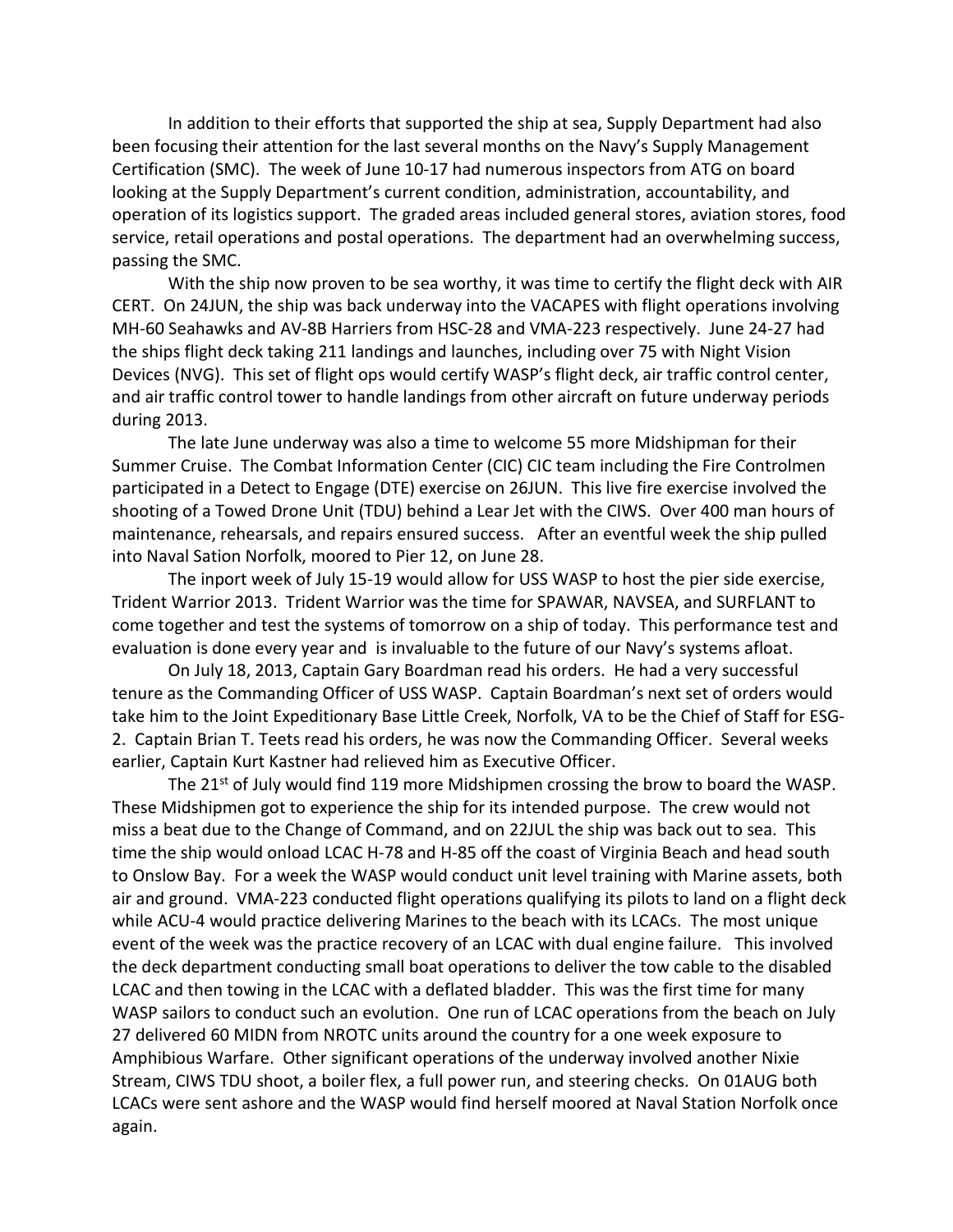Planned events for the next underway period involved a burial at sea and ordnance drops from an F-35B Lightning II, in preparation, the first week of August consisted of an ammo onload for the weapons department and an onload of the deceased for the burial at sea. The last underway of the year would begin on August 12. This day would start 18 days of the highly anticipated Developmental Testing II (DT2) for the F-35B Lightning II. The Commander of Expeditionary Strike Group 2, RDML Anne Phillips would ride her Flag Ship for much of that event.

Operations over the next three weeks would take WASP in search of high winds as the DT-2 team of engineers and pilots tried to widen the take off and landing envelope. DT-2 testing also lead to the qualification of additional fleet pilots for both day and night carrier landings. This was a historic mission for the F-35B test team as it was the first time night landings of this aircraft would be conducted on a ship. Weapons Department personnel assembled 36 GBU-12 Laser Guided Bombs, 12 GBU-32 Joint Direct Attack Munitions and configured 6 CATM-120 missiles in support of weapon system load system testing and the development of the STOVL flight parameters. These efforts directly supported the testing of the versatile capabilities of the new F-35B Lighting aircraft. USS WASP's Aviation Ordnancemen were the first in the fleet to assemble and deliver weapons to the F-35B onboard any naval vessel, and were instrumental in the first ordnance drops from a shipboard platform.

On August 22<sup>nd</sup>, following a VERTREP conducted with the USNS William McLean, WASP welcomed several VIPs to the ship. Those involved in Program Management, including LtGen Schmidle, Deputy Commandant for Aviation. A 60 Minutes film crew also came out that day to due a story on the F-35B for their weekly television show. Testing of the F-35B continued for another week until it was time to show off the aircrafts capabilities. The Commandant of the Marine Corps flew out to WASP on August 27. The 28<sup>th</sup> of August was a day set aside for media observations. After a successful mission, it was time to head home. Unfortunately, one of the two F-35B aircraft was not operable on the day it was supposed to fly home. Dry Docking Planned Maintenance Availability (DPMA) contract obligations required the WASP to return to port without delay. USS WASP returned to Naval Station Norfolk on 30AUG with one F-35B still on board. It was craned off on 04SEP and trucked to a nearby hangar for completion of its maintenance requirements before the plane could fly back to NAS Patuxent River, MD.

September was a very fast paced month for the crew. It began with the crane off of the F-35B on September 4. The very next day the crew commenced preparations for the ESG-2 Change of Command which took place on September 10 in ship's hangar. One week later the ship was moving for what would be a very long, shipyard maintenance period. On September 18, 2012, WASP would leave her homeport of Naval Station Norfolk and head south, up the mouth of the Elizabeth river to the BAE Shipyard Facility in South Norfolk for a 12 month Docking Phased Maintenance Availability (DPMA).

The DPMA is a major milestone for USS WASP. Many regularly scheduled, contracted, maintenance items will take place as well as many modernization upgrades to return WASP to the fight.

#### **5. Supporting Reports (Refer to specific guide for Ship/Shore/Aviation or Fleet Command)**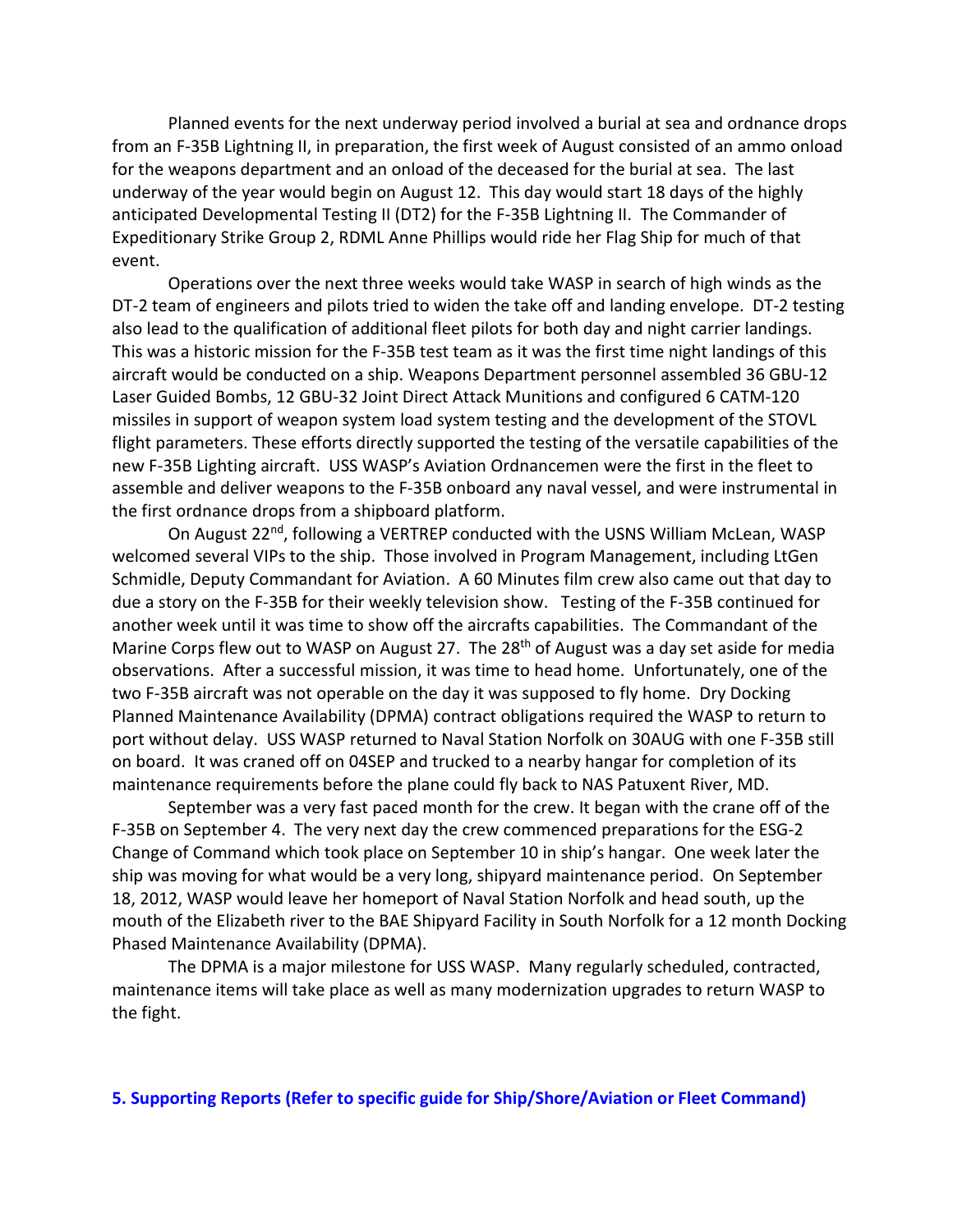#### **6. Published Documents**

See Attached CD Files

#### **7. Photographs**

See Attached CD Files

#### **Submit this Command Operations Report as follows:**

Via e-mail, to email address: archives@navy.mil

Place any attachments too large for transmission via e-mail on CD-ROM and send by an approved commercial courier, such as FEDEX or UPS. Check CDs for readability before submission to guard against corruption. Forward paper records included as attachments in the same manner. **Do not forward Command Operations Reports via U.S. mail, as all mail addressed to the Naval History and Heritage Command is irradiated and will result in destruction of discs and damage to paper enclosures.** Address all shipments to:

Naval History and Heritage Command Attn: (Ships History/Aviation History/Operational Archives) 805 Kidder Breese Street, SE Washington Navy Yard, DC 20374-5060

Place any **classified** attachments too large for transmission via e-mail on CD-ROM and send by an approved commercial courier, such as FEDEX or UPS. Check CDs for readability before submission to guard against corruption. Forward classified paper records included as attachments in the same manner. **Do not send attachments to the Command Operations Report via U.S. mail, as all mail addressed to the Naval History and Heritage Command is irradiated and will result in destruction of discs and damage to paper enclosures.** Ensure all items are properly marked and wrapped. Address all shipments to:

Naval History and Heritage Command Attn: (Ships History/Aviation History/Operational Archives)\* 805 Kidder Breese Street, SE Washington Navy Yard, DC 20374-5060